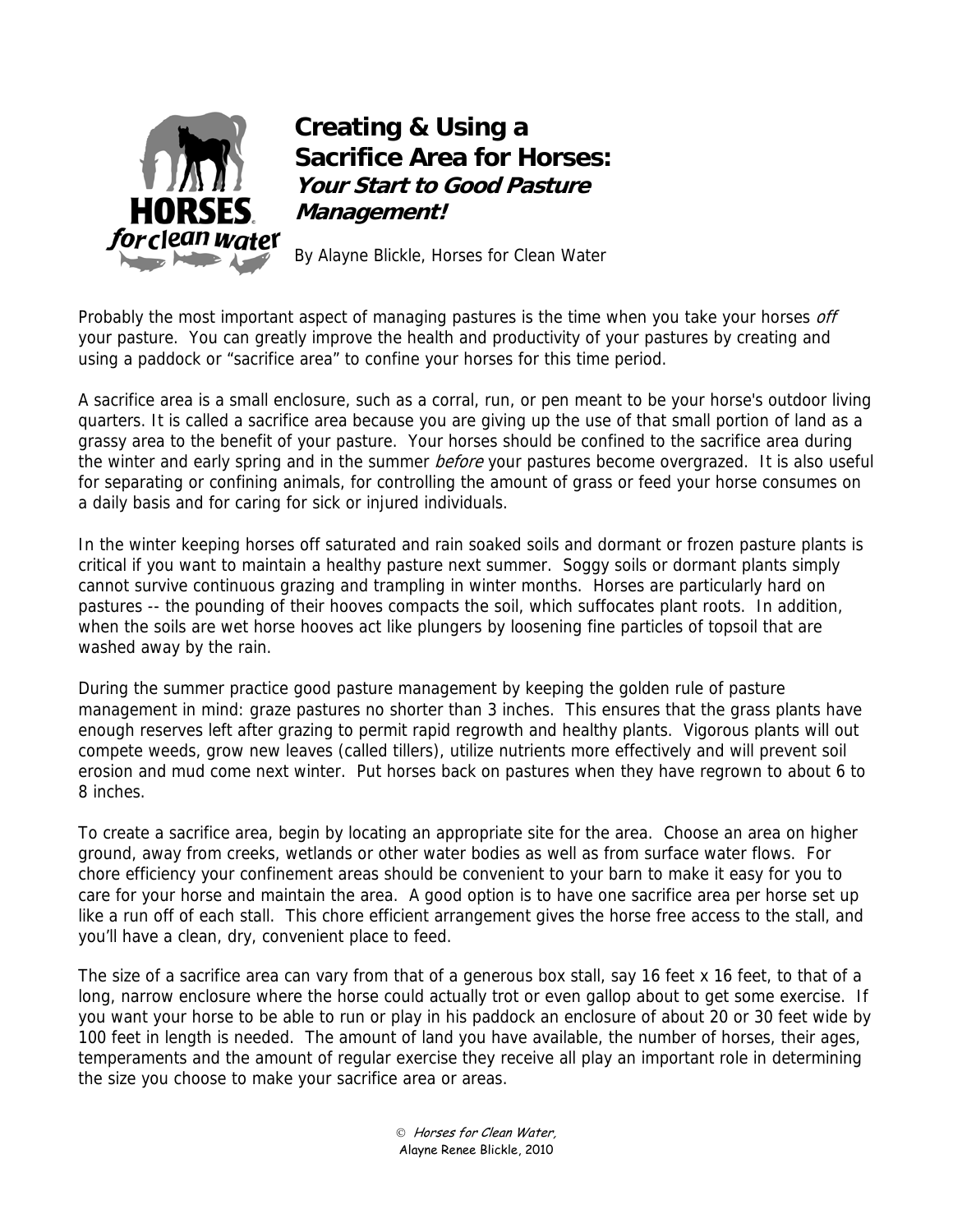Using a sacrifice area confines manure and urine to a smaller area where you can have better control of it. Picking up the manure every one to three days will help reduce your horse's parasite load as well as reducing flies and insects. Regular removal of manure also greatly reduces the amount of mud that develops and it will prevent contaminated runoffs from reaching the surface waters in your area -- a very important environmental concern. The manure you pick up can be composted and reapplied to your pastures during the growing season, another plus for your pasture management program (see the HCW handout "How to Compost and Use Horse Manure").

Footing is an important consideration for sacrifice areas. Using some type of footing, at least in the high traffic areas, will reduce mud. Mud management is as important for the health of the environment as it is for the health of your horse -- as well as for your convenience. Hogfuel or wood chips can provide an excellent footing. These wood products can be good environmental controls, too. Through the natural composting process they contribute to the breakdown of the nitrogen in the horse's urine and manure. This process eliminates the urine smell often present in outdoor confinement areas. Gravel (crushed rock, no larger than 5/8") or sand work well in some situations, although you should avoid feeding your horse on these surfaces. Ingesting sand or mud with hay can result in serious sand colic problems and expensive vet bills. You might want to try a combination of footing types, perhaps using the gravel in the high traffic areas and hogfuel in the rest, or a sand or gravel base with hogfuel on top.

Installing rain gutters and a roof runoff system on your barns and shelters to divert rainwater away from your horse's confinement areas is another consideration. This technique will seriously reduce mud and will prevent manure and urine from being washed out of the paddock. In an area that gets 39 inches of rain annually, 14,000 gallons of rainwater would run off a double stalled run-in shed in one year! You can begin to imagine that if you divert 14,000 gallons of water *away* from your horse's confinement area, you are greatly reducing the amount of mud you have around your horse! Good sites to divert clean rainwater to include a ditch, pond, creek, wetlands, rain barrel, or undisturbed area of your pasture.

As you choose the location and size of your sacrifice area keep in mind that there will still be some surface runoff from your sacrifice area. You can help to control runoff by locating your sacrifice areas so it is surrounded by at least 25 feet of lawn, pasture, woods or even a garden. Vegetation in these buffer areas will act as mud managers -- a natural filtration system to help slow down runoffs-and reduce sediments and nutrients.

Choose the very safest fencing you can for your sacrifice area. Whatever type of fencing you choose, you may want to reinforce it with some type of electric tape or hot wire -- a good "psychological barrier". Horses are hard on fences and will test most types. They tend to have more respect for electric fencing.

Be sure that corners are safe and there are no protruding objects where the horse could get hurt, like bolt ends, nails, boards, or the tops of metal T-posts. Also watch out for the corners of roofs and the bottom edges of metal building. There should be no wires or cords hanging in the yard and absolutely no junk, garbage or machinery in the paddock. Keep in mind that gates on fences need to be adequately sized for the types of truck deliveries you expect (such as gravel, hogfuel, hay, etc.).

Even though your horses can move around in their sacrifice areas, they still need regular exercise. Be sure to plan for and maintain a regular exercise program for your horse.

Now you are ready to integrate your sacrifice area into your pasture management program! In the summer when the majority of the grass in your pasture is grazed to about 3 to 4 inches take your

<sup>2</sup> 

Alayne Renee Blickle, a life-long equestrian and reining competitor is the creator/director of Horses for Clean Water. HCW offers educational materials, courses & individual consultations on ways to care for and manage your horse & facilities, with an emphasis on environmentally friendly techniques. For more information on HCW visit the website at www.HorsesforCleanWater.com.